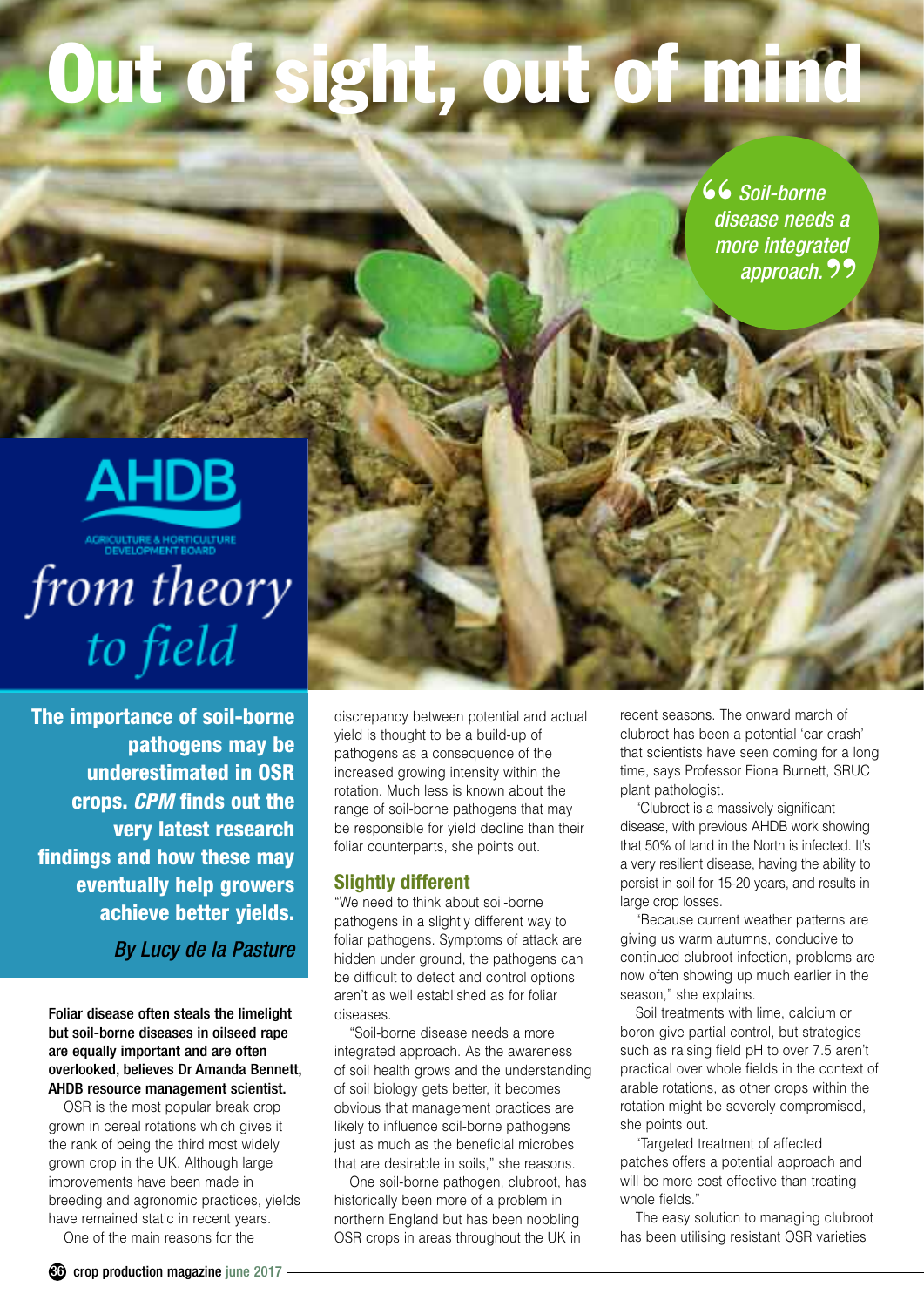## **Theory to Field**

but there have been incidences where reliance on resistance has been over-used, says Fiona Burnett.

"Clubroot-resistant varieties, such as Mentor, Mendelson and Cracker, all have the same resistance mechanism (the Mendel gene), which is also found in swedes. The clubroot pathogen has multiple strains and only some of them are controlled by this resistance mechanism, so when planting a resistant variety, selection occurs for the strains which aren't controlled (resistance-breaking strains)," she explains.

As part of her research, Fiona Burnett is attempting to understand the prevalence of these resistance-breaking strains by typing populations in the UK and comparing the results with populations in other countries.

"Screening for Mendel-breaking strains will give growers prior warning where a resistant cultivar won't supply them with a 'get-out-of-jail-free card' where clubroot is concerned."

#### **Yield mapping**

By mapping fields for clubroot, it should be possible to attribute yield loss figures to clubroot patches by linking the clubroot areas to yield mapping. This should help growers with their decision-making and delivering more targeted solutions to the problem, she believes.

"More sustainable solutions could include not drilling patches infected with clubroot, use of resistant varieties and targeted liming. We've found that infected patches don't spread much, they're often around gateways and stretched along the lines of cultivation. It follows that precision farming techniques open up new avenues for clubroot management and we're working with



*Alex McCormack's research indicates that different isolates of AG2-1 may have different pathogenicity in the field.*

*As part of her research, Fiona Burnett is attempting to understand the prevalence of resistance-breaking strains by typing clubroot populations in the UK.*

Soil Essentials to evaluate the possibilities," she explains.

As part of the quest to improve understanding of soil-borne pathogens in OSR, Alex McCormack has been carrying out a survey for the potential causes of yield decline as part of his AHDB-sponsored PhD research at Harper Adams University.

"The effects of soil-borne diseases such as sclerotinia, clubroot and verticillium wilt are reasonably well understood. My research is concentrating on the lesser ▶



Advert removed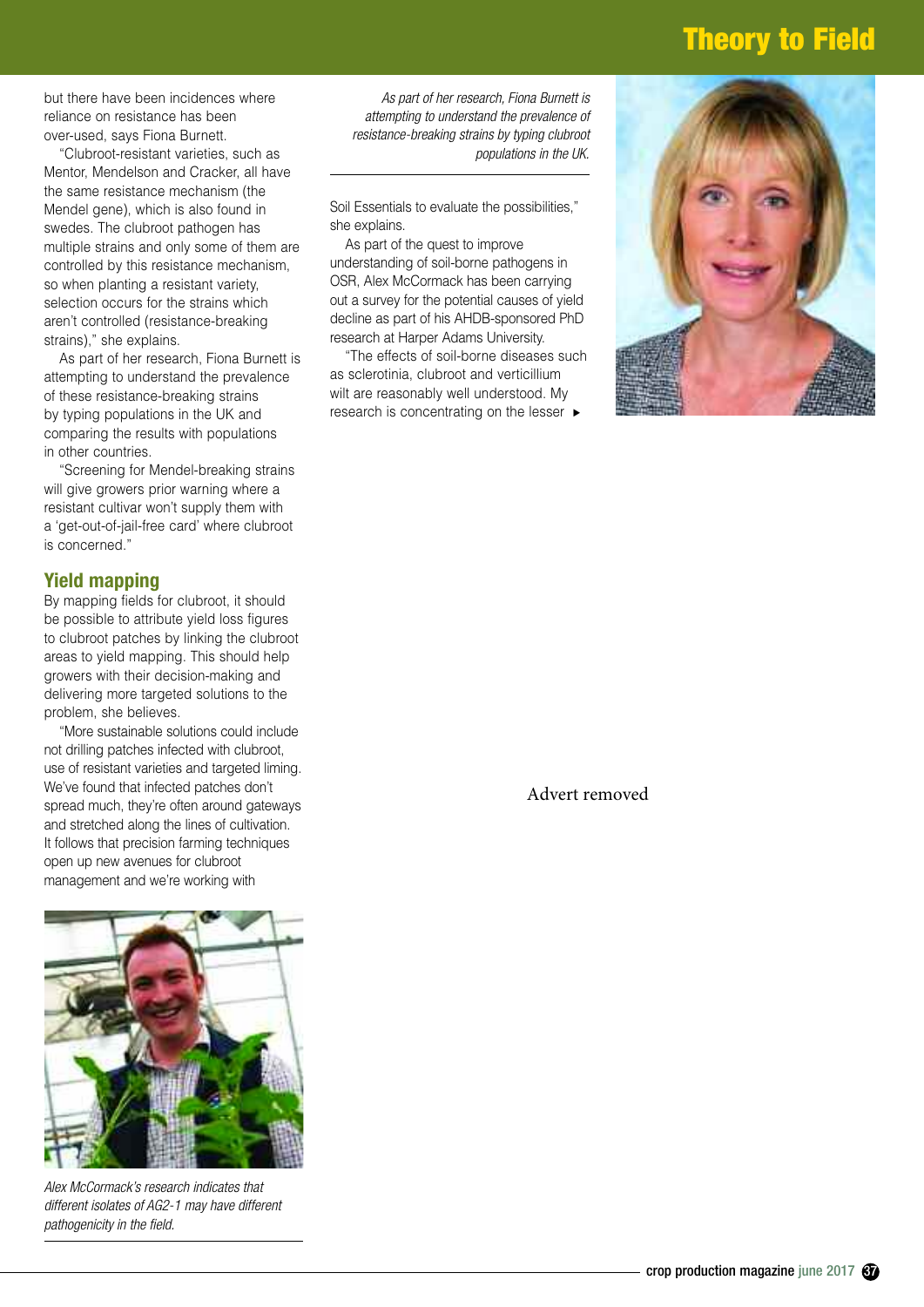# **Theory to Field**



*Rumiana Ray has screened several commercial OSR varieties and identified differential responses to* R. solani *in controlled environment and in-field studies. Amanda Bennetts explains that soil-borne*

 $\blacktriangleright$  known pathogens to evaluate their importance and to study their epidemiology," he explains.

With detection all-important, the survey hit a stumbling block before it even started when it became apparent that PCR-assays weren't available for these more minor or lesser-known pathogens. He overcame the problem by using cutting-edge technology, next generation sequencing.

"I found *Rhizoctonia solani* was common, being present in 60% of samples. Its presence was completely unrelated to any agronomic or geographical factors," he adds.

Using real-time PCR to quantify the pathogen, he went on to discover that a small amount of the pathogen was capable of causing disease and having

#### **Clubroot test available**

AHDB Horticulture and AHDB Cereals & Oilseeds has funded work to develop a qPCR test to quantify clubroot resting spores in soils. The test has been trialled with a wide range of UK soil types with no reduction in efficacy. The test shows 92% accuracy in predicting the risk of clubroot development compared to grower observations at harvest.

The test is available from Eurofins and PGRO laboratories.

a potential effect on yield.

"I looked at the different *R. solani*  anastomosis groups (AGs). AG2-1 was the most prevalent in OSR (60% of sites) with other AGs at lower levels. In vitro work shows there is also some variation in the pathogenicity within AGs, which indicates that different isolates of AG2-1 may have different pathogenicity in the field," he explains.

#### **Poor establishment**

So what effect does the rhizoctonia pathogen have on OSR? Alex McCormack has discovered its main influence is damping-off, both pre and post-emergence, so the pathogen likely plays a role in poor establishment that's often attributed to other causes.

Better management of *R. solani* in OSR is the ambition of a further three-year



*pathogens can be difficult to detect and control options aren't as well as established as for foliar diseases.*

research project (ICAROS) being led by Dr Rumiana Ray, associate professor in crop pathology at the University of Nottingham, and is partly funded under the Government's Agri-tech policy.

"It seems that OSR selects for *R. solani* AG2-1, a pathogen that's very aggressive to seedlings causing damping off. Control of rhizoctonia diseases in OSR is currently only possible through the exclusive use of fungicides, which increases input costs and is an unsustainable crop management practice in the long term," she explains.

"Furthermore, there are currently no seed treatments registered in the UK for use against *R. solani* in OSR, highlighting

## **Integrated approach may improve yields**

Syngenta's involvement in the ICAROS project came as the result of an earlier PhD carried out at University of Nottingham and funded by the company, explains Syngenta's Michael Tait.

"The PhD found that AG2-1 was associated with close rotations of cereals and OSR, and as a result is commonplace in UK fields. This particular anastomosis group of *Rhizoctonia solani* is very pathogenic and aggressive to OSR.

"That raises the question whether the damage being caused by the pathogen is being underestimated. Is the effect it has on establishment more of a problem than growers and agronomists are noticing," he asks.

The possibility that a previously overlooked pathogen may be in part responsible for previously unknown yield effects in OSR is something that caught Syngenta's attention.

"By looking at the genetics of OSR to establish whether there's any tolerance to the pathogen, and combining these traits with effective seed treatments, it may be possible to develop an integrated strategy that can ultimately increase OSR yields," says Michael Tait, who's involved in bringing Syngenta's new seed treatment chemistry to the marketplace.

"It's very early days, but the project has already identified variability in the OSR gene pool. It's too soon to tell if this will be useful to breeders but some varieties do seem to have a greater degree of tolerance than others," he explains.

Within the Syngenta portfolio is a recently registered seed treatment for use in many cereal crops, Vibrance Duo, which contains the SDHI sedaxane and old stalwart, fludioxonil. Although not approved for use in OSR, sedaxane



*Sedaxane seed treatment has proven to give effective control of damping-off caused by*  R. solani *in the ICAROS project.*

treatment has proved to give effective control of damping-off caused by *R. solani* in the project.

"We have other products containing sedaxane in the development process, so chemistry is already in the pipeline for future use on the OSR crop," he adds.